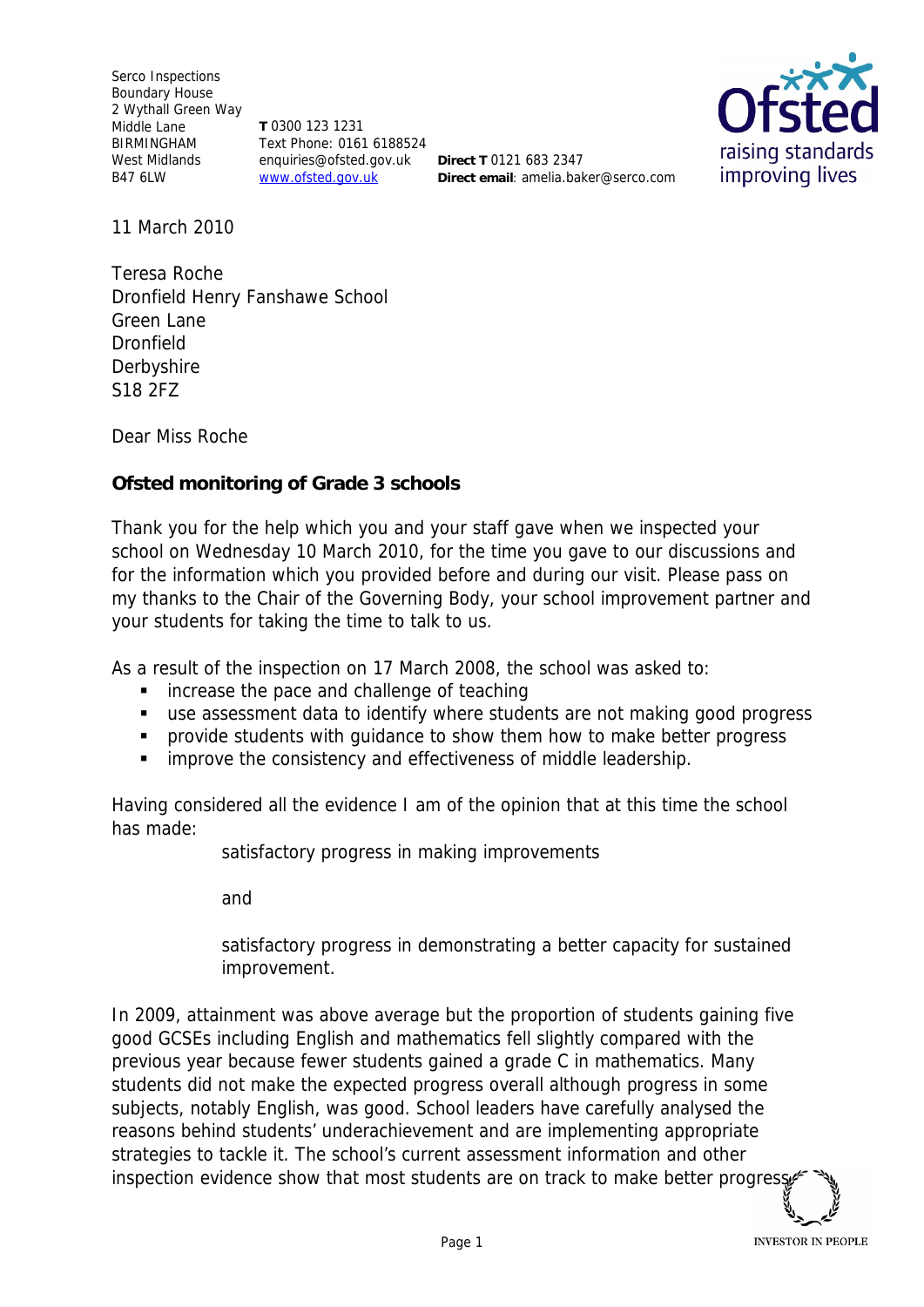

this year. Curriculum changes, for example the introduction of the BTEC wider key skills award for lower attaining students, have already had an impact on 2010 overall attainment levels.

Senior and middle leaders have worked hard to improve the quality of teaching and learning and almost all lessons are now satisfactory or better. Support from local authority consultants in English, mathematics and science, alongside a strong programme of intervention supported by a partner secondary school to improve standards in mathematics are having a beneficial impact on the quality of teaching. Teachers have good subject knowledge but not enough use is made of information on students' prior attainment to plan appropriately challenging activities for all ability levels. In the best lessons, achievable targets are mixed skilfully with more aspirational ones so there is an incentive for students to make progress. Less successful lessons are characterised by teachers talking too much or directing questions so that only a few students are required to respond. As a result, the pace of learning slows. Students behave well and apply themselves diligently; relationships between teachers and students are excellent. The quality of marking varies considerably with a significant amount of marking that is uninformative and infrequent. The most effective marking gives students clear written information about what they have achieved and how they can improve. This is not established practice across the school.

There have been significant improvements in the way that the school gathers and makes use of assessment information. The school is using innovative methods to raise staff awareness of students' progress; these have been effective in highlighting underachievement and increasing staff expectations of the performance of all students. Subject and pastoral leaders are increasingly confident in using assessment data to develop focussed intervention strategies for individuals and groups of students. The rigorous monitoring of the academic performance of students in Year 11, and support for them if they fall behind, has been a major factor in improving academic standards this year.

The recruitment of new senior leaders and the restructuring of roles and responsibilities have considerably strengthened the capacity of the leadership team. The systems for monitoring the work of the school are now rigorous. The school has a coherent system of lesson observations and departmental reviews which mean that senior leaders have a good understanding of departmental strengths and weaknesses. In addition, departmental self-evaluation is clear, accurate and ambitious and middle leaders are held accountable for the progress of students within their department. Governors have developed their monitoring role, and now rely on information from a variety of sources to evaluate the effectiveness of the school.

Specialist subject targets were not fully met in 2009, in particular in mathematics and science. The recent appointment of an assistant headteacher with responsibility for the school's technology specialism, along with better tracking and intervention